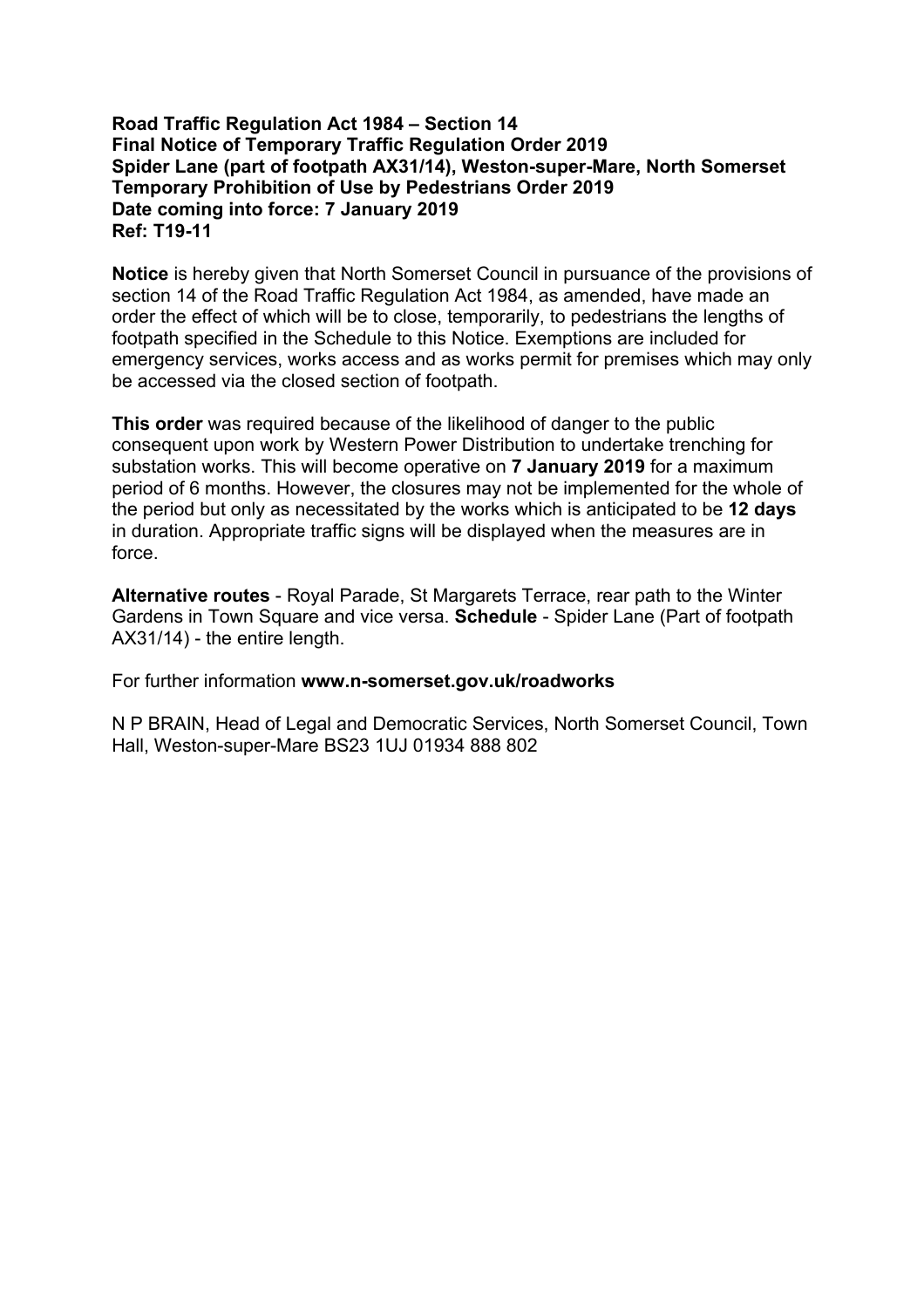## **Road Traffic Regulation Act 1984 – Section 14 Final Notice of Temporary Traffic Regulation Order 2019 Weir Lane, Abbots Leigh, North Somerset Temporary Prohibition of Use by Vehicles Order 2019 Date coming into force: 7 January 2019 Ref: T19-14**

**Notice** is hereby given that North Somerset Council in pursuance of the provisions of section 14 of the Road Traffic Regulation Act 1984, as amended, have made an order the effect of which will be to close, temporarily, to vehicles the lengths of roads specified in the Schedule to this Notice. Exemptions are included for emergency services, works access and as works permit for premises which may only be accessed via the closed section of road.

**This order** was required because of the likelihood of danger to the public consequent upon work by Gigaclear to undertake Installation of fibre optic equipment. This will become operative on **7 January 2019** for a maximum period of 18 months. However, the closures may not be implemented for the whole of the period but only as necessitated by the works which is anticipated to be **29 days** in duration. Appropriate traffic signs will be displayed when the measures are in force.

**Alternative routes** - Beggar Bush Lane (B3129), Abbots Leigh Road (A369), Manor Road and vice versa. **Schedule** - Weir Lane for its full extent.

For further information **www.n-somerset.gov.uk/roadworks**

N P BRAIN, Head of Legal and Democratic Services, North Somerset Council, Town Hall, Weston-super-Mare BS23 1UJ 01934 888 802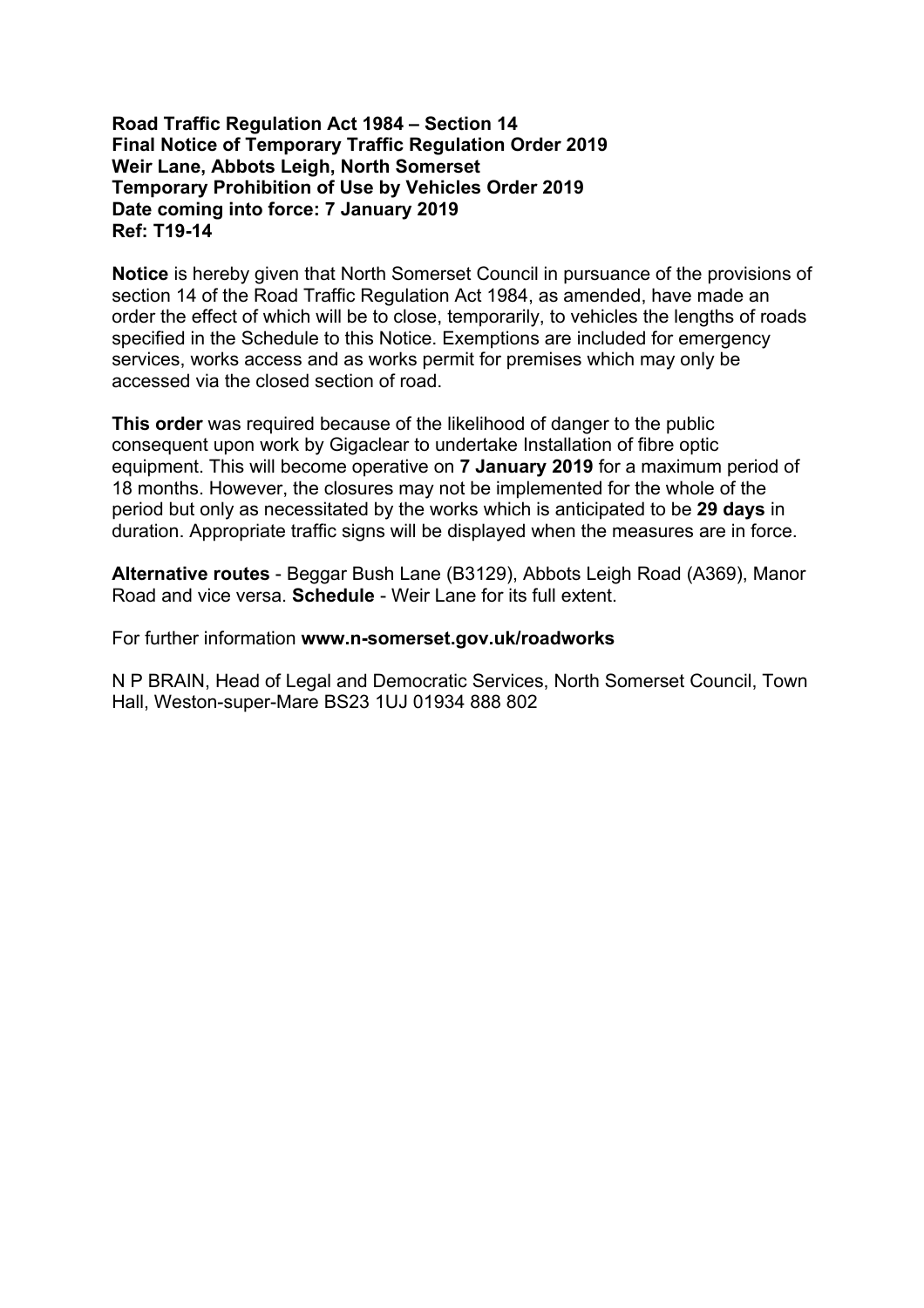## **Road Traffic Regulation Act 1984 – Section 14 Final Notice of Temporary Traffic Regulation Order 2019 The Batch, Backwell, North Somerset Temporary Prohibition of Use by Vehicles Order 2019 Date coming into force: 7 January 2019 Ref:T19-15**

**Notice** is hereby given that North Somerset Council in pursuance of the provisions of section 14 of the Road Traffic Regulation Act 1984, as amended, have made an order the effect of which will be to close, temporarily, to vehicles the lengths of roads specified in the Schedule to this Notice. Exemptions are included for emergency services, works access and as works permit for premises which may only be accessed via the closed section of road.

**This order** was required because of the likelihood of danger to the public consequent upon work by Gigaclear Limited to undertake trenching works for fibre optic apparatus. This will become operative on **7 January 2019** for a maximum period of 18 months. However, the closures may not be implemented for the whole of the period but only as necessitated by the works which is anticipated to be **8 days** in duration. Appropriate traffic signs will be displayed when the measures are in force.

**Alternative routes** – no suitable diversion. **Schedule** - The Batch for its full extent.

For further information **www.n-somerset.gov.uk/roadworks**

N P BRAIN, Head of Legal and Democratic Services, North Somerset Council, Town Hall, Weston-super-Mare BS23 1UJ 01934 888 802